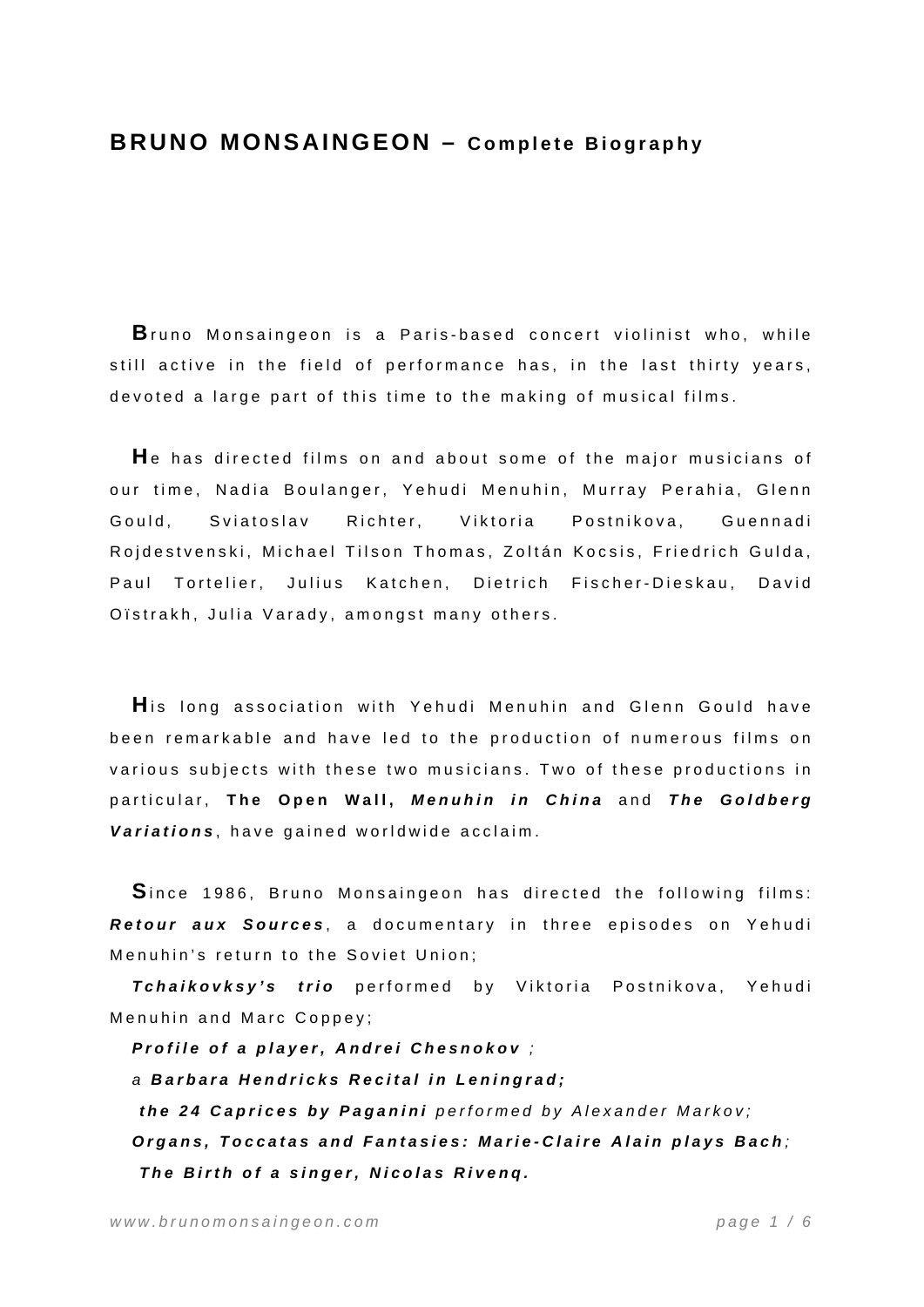In 1993, he dedicated two programmes, a documentary The *Unknown Fiddler of Santa Barbara* and a concert *Gilles Apap and Friends* , to the award-winning young French violinist Gilles Apap.

In 1990, he began two vast and long term projects on Dietrich Fischer-Dieskau and David Oistrakh.

**H**e has filmed three recitals with Dietrich Fisher-Dieskau ( *Die Schöne Müllerin,* and a programme of selected Lieder by Schubert, two Lieder cycles by Schumann: *Liederkreis* op. 24 et *Dichterliebe* op. 48) and three Masterclasses on works by Mozart, Schubert and Schumann.

**T**o complete this impressive cycle, Bruno Monsaingeon then directed a major documentary profile of the maestro, *Dietrich Fischer-Dieskau, Autumn Journey* (• Charles Cros Academy Video Prize, 1998 • François Reichenbach Prize, Orphée du Lyrique en Images, 1998) .

**A**fter several years of research, Bruno Monsaingeon found, restored and edited a vast amount of archival footage on the great Soviet violinist David Oistrakh. In addition to the three programmes of *The*  David Oistrakh Collection, based on rare concert material filmed in the Soviet Union, Monsaingeon recently directed a major profile of the violinist, entitled *David Oistrakh, Artist of the People?* (• West Flanders International Art Film Festival Prize, Knokke Belgium, 1995 • Charles Cros Academy Video Prize, 1998).

In 1995, he completed a two-hour special, Yehudi Menuhin, The *Violin of the Century* (• Diapason d'Or, 1996 • Charles Cros Academy Grand Prize, 1996 • Gramophone Prize for Best Video, 1996) **,** to mark the violinist's 80th birthday.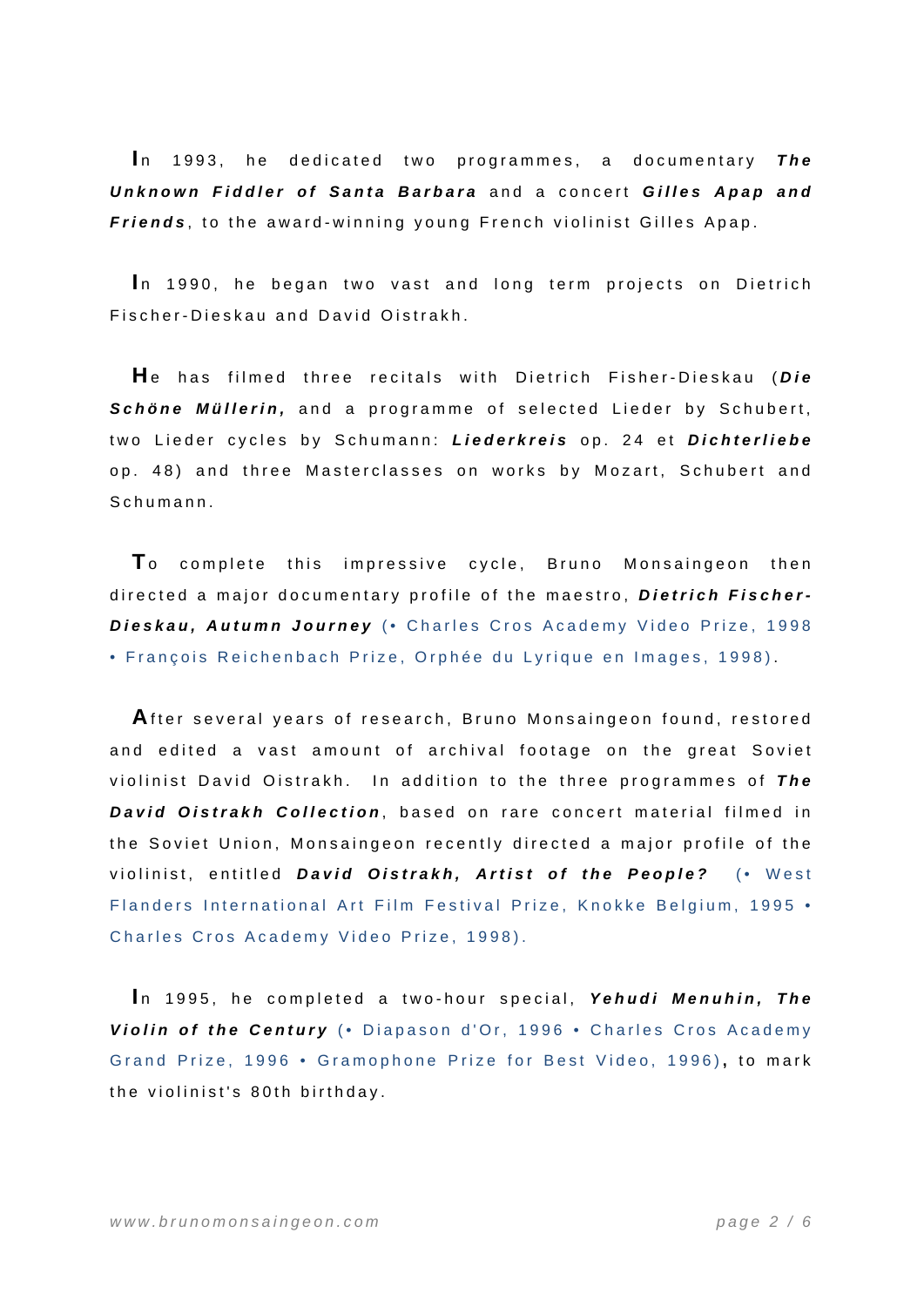**H**e then directed *Death and the Maiden* , with the world famous Alban Berg Quartet, for the celebrations of the bicentenary of Franz Schubert's birth (January 1997).

**B**runo Monsaingeon simultaneously spent many years putting together a film on the Russian pianist Sviatoslav Richter, reconstructing his life story for the major biographical profile *Richter, The Enigma* **.** (• FIPA d'Or 1998 • Procirep Classique en images Prize - Ve biennale of filmed4 music, 1998 • Documentary Prize - Banff Festival, Canada, 1998 • Charles Cros Academy Video Prize, 1998 • Best audiovisual musical diffusion Prize - Professional Syndicate for dramatic and musical critics, 1998 • Grand Prix Pratt & Whitney Canada - Art Film Festival of Montreal, 1999 • Royal Philharmonic Society Music Award, 1999 • Diapason d'Or Classical Music DVD, 2001 • Cannes Classical Award, Classical Music DVD, 2001 ).

**H**e then directed *Julia Varady, Song of Passion,* a profile of one of the best loved singers of the opera world. This profile presents the different stages of her career and is coupled with a recital in which Julia Varady sings works by Wagner, Strauss and Tchaikovsky, accompanied by the distinguished Russian pianist Viktoria Postnikova.

**W**ith the French violinist Gilles Apap, he directed the film *Gilles Apap plays the Mozart's Third Concerto.* 

In 2000, he directed *the Art of Violin* (• Choc du Monde de la Musique for the DVD • Diapason d'Or for DVD • Charles Cros Academy Grand Prize for DVD) , a 2-parts series covering a vast panorama of the world's most celebrated 20th century violinists (Mischa Elman, Isaac Stern, Jascha Heifetz, Fritz Kreisler, David Oïstrakh, Yehudi Menuhin etc . )

In 2001, he directed *Piotr Anderszewski plays The Diabelli Variations* (• Choc du Monde de la Musique for CD • Citation Musique, UNESCO FIFAP 2001).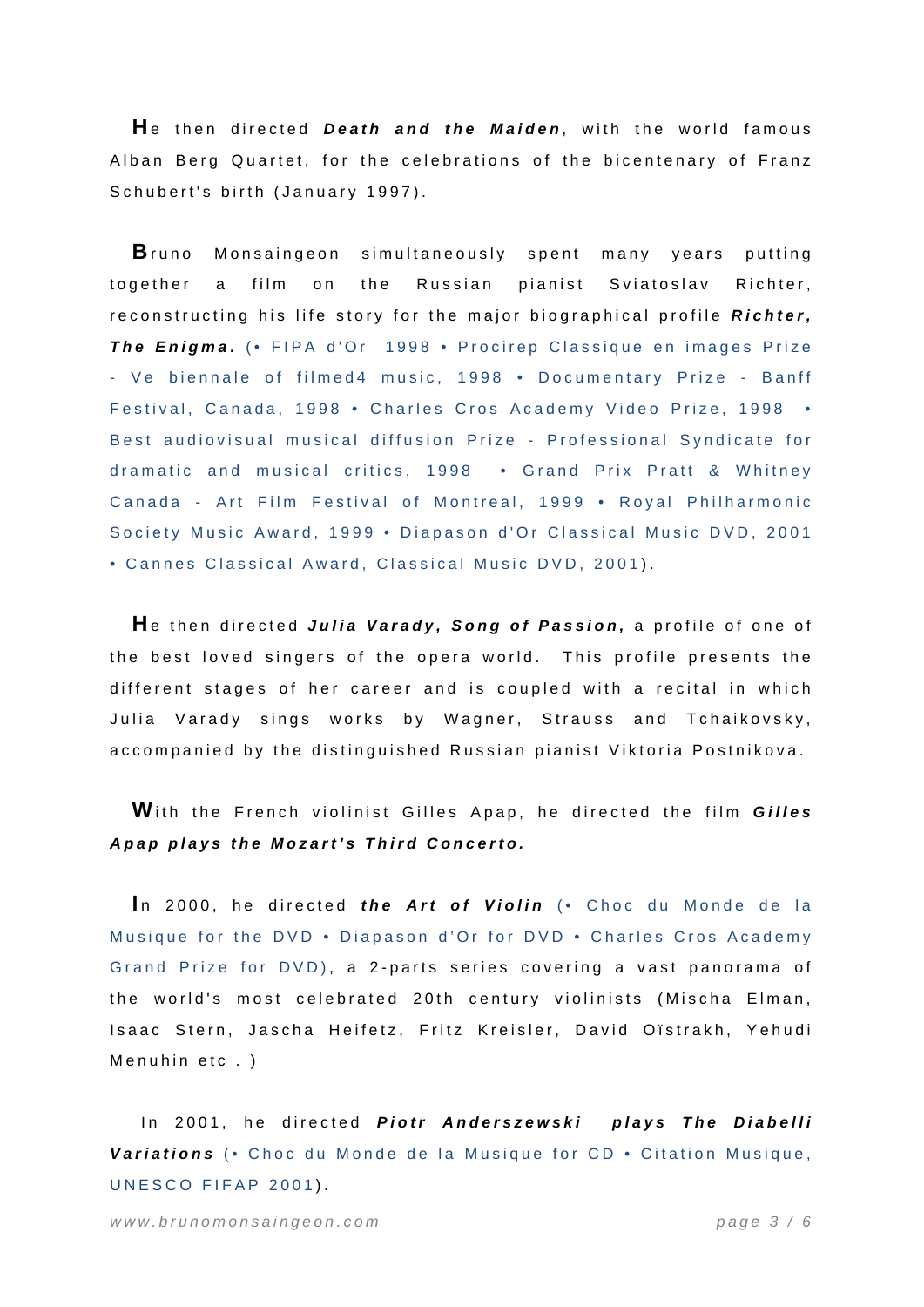In 2002, he directed a documentary and a concert programme with the Artemis Quartet. *Strings Attached* (• Prix Pédagogie Musique, Unesco FIFAP 2002) illustrates how a small group of top musicians live and work together with the aim of perfecting the world's most beautiful musical works. This film focuses on one of the most ambitious and mysterious works in all the string quartet repertory, Beethoven's Grosse Fuge.

In 2002, he directed three piano concerts, with *Francesco Libetta*, with *Grigori Sokolov* and with *Piotr Anderszewski* , the latter playing and conducting from the keyboard two Mozart Concertos.

**H**e also directed *Gennadi Rozhdestvensky- Conductor or Conjuror?* (• "Grand Prix démarche d'artiste Musique", FIFAP Unesco 2003), a documentary featuring the Russian conductor talking about what he knows best: the art of conducting, and a concert with Rozhdestvensky conducting "Dead Souls" by Alfred Schnittke and "Zdravitsa" by Sergei Prokofiev. Following this, in 2004 he completed *The Red Baton – Scenes from Musical Life in Stalinist Russia* (• Pratt & Whitney Grand Prize, Festival International des Films sur l'Art, Montréal 2005 • Grand Prix Musique, FIFAP Unesco 2005) .

**A**lso in 2004, *Valery Sokolov, Natural Born Fiddler* , a concert cum portrait of the brilliant 17 year old Ukrainian violinist.

In 2004, Bruno Monsaingeon made his début as a conductor in Russia, playing in Ekaterinburg a Bach Concerto with the Ural Philharmonic Orchestra, and conducting them in two Concertos by Mozart and Beethoven performed by the brilliant Russian pianist Boris Berezovsky.

*www.brunomonsaingeon.com page 4 / 6*  In 2006, he completed *Glenn Gould, Hereafter* (• FIPA D'OR, Biarritz 2006 • Choc of the Year 2006, Le Monde de la Musique), a retrospective of the life and work of Gould, seen from today's point of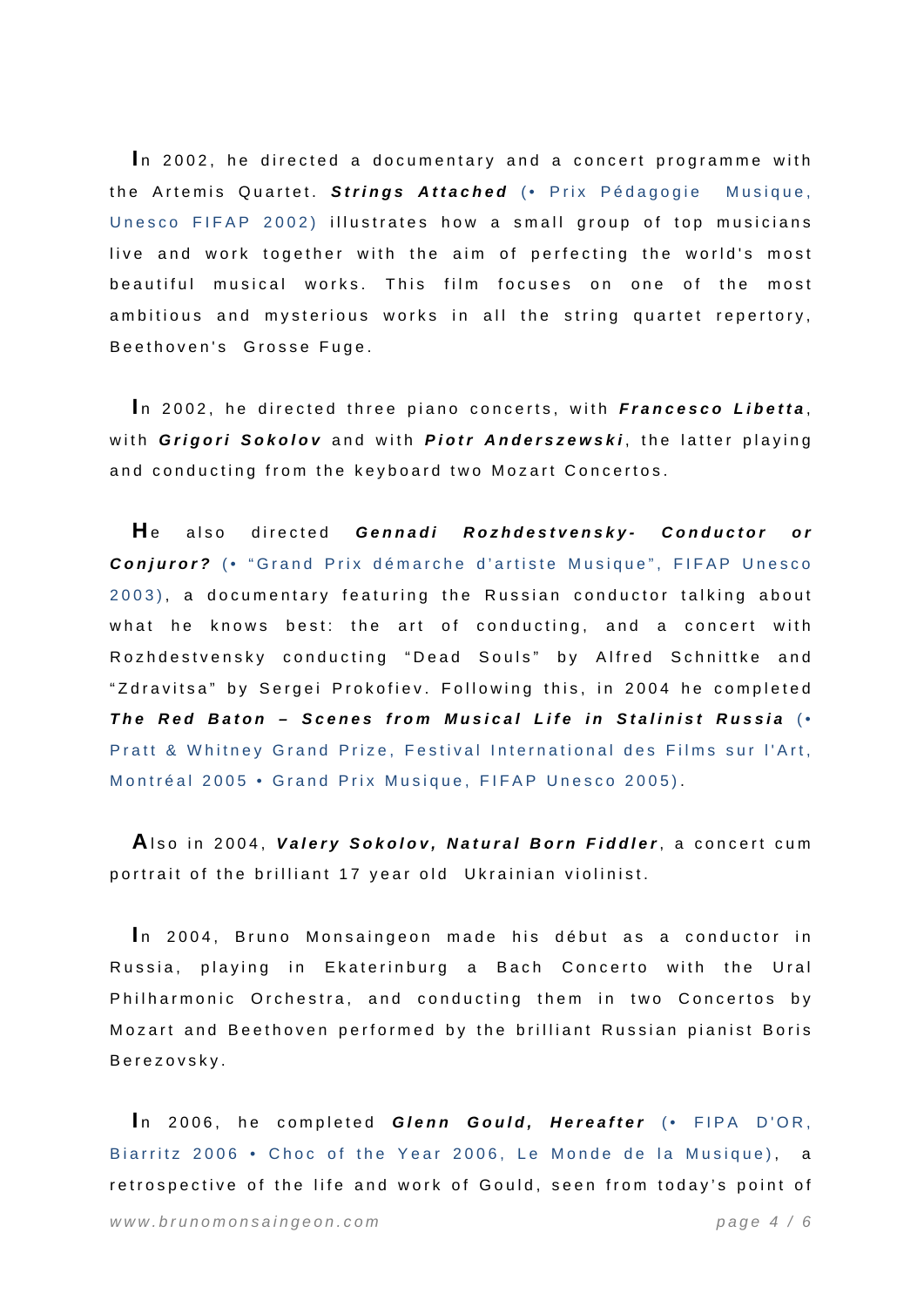view and based on a synthesis of all the documents existing on Gould, whether of a musical or of a literary and intellectual nature, this film strives to deal with the question of Gould's genius such as it is perceived by his audience, an audience that extends far beyond the strict notion of a musical audience.

In 2007, Bruno Monsaingeon devoted a film to the Masterclasses of the distinguished singer Julia Varady.

In 2008, he directed David Fray, Swing, Sing & Think, in which *the young French piano star is seen recording some Bach Concertos with the* Deutsche Kammer Philharmonie Bremen » which he conducts from the piano.

**T**hen, *A Piotr Anderszewski recital at the Warsaw Philharmonic, and Piotr Anderszewski, Unquiet traveller, an extraordinarily moving profile of the great Polish pianist.* (• FIPA D'OR, Biarritz 2009 - Festival International des Films sur l'Art 2009, Montréal category « meilleur portrait », Choc Classica 2009)

**A**lso in 2008, he filmed **the Chamber Orchestra of Europe, directed by Vladimir Ashkenazy, featuring Valery Sokolov as soloist** .

**F**inally in 2009, a **Valery Sokolov/David Fray Recital** was filmed at the Verbier Festival.